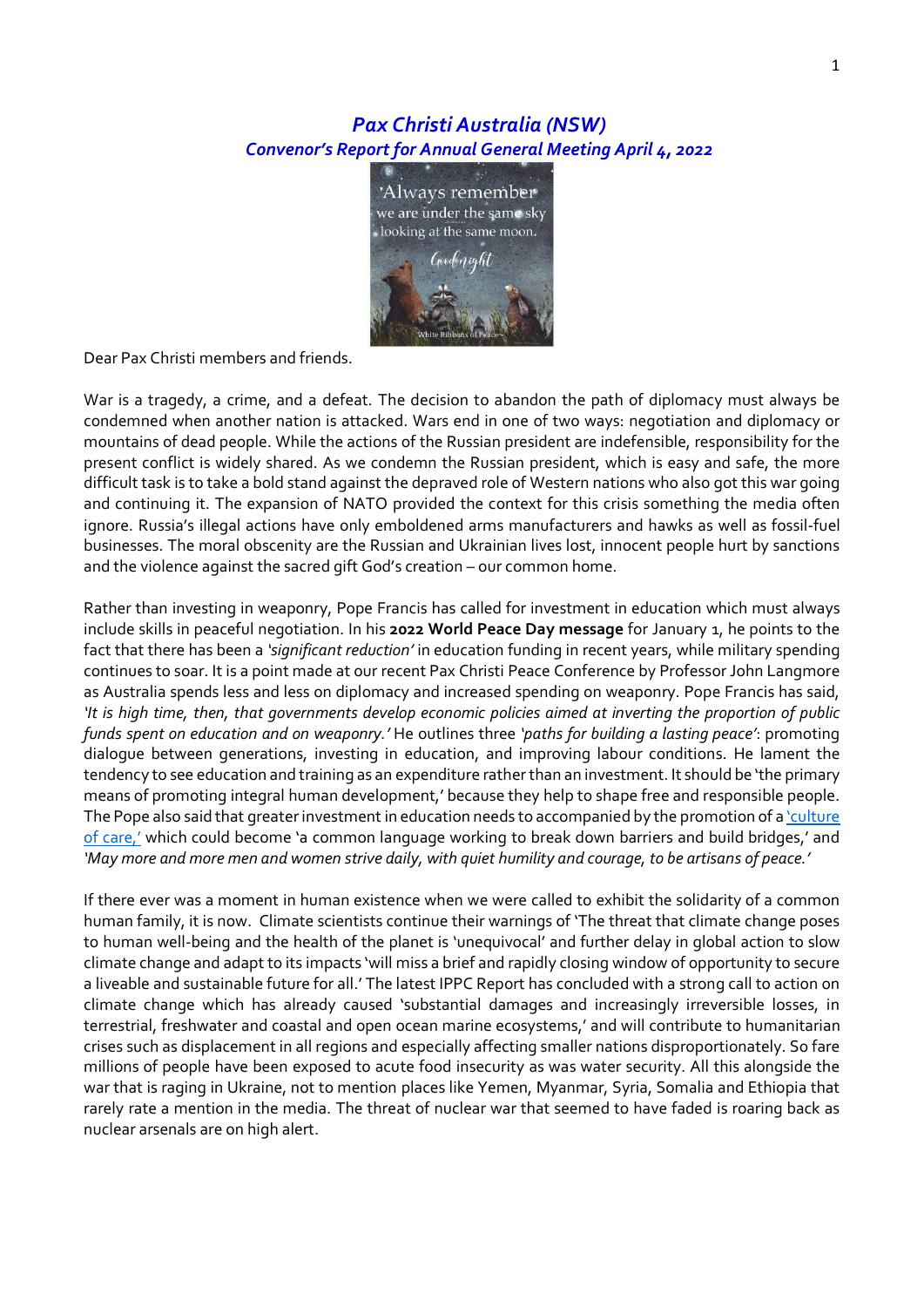As intimated already, there are powerful forces seeking the outcomes that are occurring in the world as opportunities for international sales of weaponry. War automatically sets in motion forces for uniformity where governments can coerce people, especially minority groups and individuals, who do go along with the 'herd'. What is happening in Ukraine is connected with fossil fuels.

Already executives are using the war to argue for more drilling in the hope that war underscores the great dependence on fossil fuel. We say enough. The culture of care that Pope Francis calls us to flows from the culture of encounter that he has often emphasised. It may seem corny or utopian but we need to find ways to embed compassion and respect for the other. We do not see this in people of power.

What seems utopian may actually be realistic. So far, the way things are going is leading to dystopian outcomes. Another world is possible. Voices around the world are shouting it out and acting in ways to make it possible. Let us embody compassion in our institutions and our ways of life. War destroys both friends and enemies. We may feel helpless before the horror of war we can attend with compassion to all whose lives are being devastated but it. It evokes compassion for the soldiers on both sides who have lost their lives and limbs in battle, and with them the families who had hopes in them and grieve for them. I have been enraged by the inability to recognise the humanity of people gathered under a different flag, to negotiate when the alternative is unending violence, to let go of slogans, and to care for the world our children will inherit. Whilst we still live with Covid-19 and face the threats of climate change we have face a war that exacerbates both. We need to resist attempts to divide and exclude people based on nationality and support and call for more and more initiatives to engage in diplomacy and focus on healing our endangered world because it has been given to us as a gift for all humanity and all living things. We can commit to build bridges wherever we are rather than blowing them up.

In Mosul, Pope Francis reaffirmed his 'conviction that fraternity is more durable than killing our sisters and brothers, that hope is more powerful than hatred, that peace is more powerful than war,' even today, despite all, it is possible to hope. If we want peace, we have to prepare for peace. We have to have the courage and the creativity to follow new paths to build a coexistence between nations not based on balances of force and deterrence.

We cannot let the media give the floor to leaders who promote hostility and conflict. Most of the words we have heard are tainted with violence as they talk about fighting, nuclear devices, guns, bombs, weaponry, fighter jets, and sanctions. Unfortunately the words and resolutions proposed by individuals, such as the Dali lama and Pope Francis, and peace groups to offer hope proposing another way rarely get published because talk of negotiation, talks, meetings, compromise, resolution, dialogue, openness, the connection between peoples, cooperation and diplomacy is seen as naïve, utopian or week.

Twenty-four news coverage of the ugly war in Ukraine is keeping many people hyped up and somewhat dumbed down. We cannot and must not minimise the horror we see on our screens of bombed-out buildings, the mounting civilian casualties and the frightened refugees who tell us so much without even using words. As we watch this horror, we rarely see the victims, grieving families and frightened refugees when our country is involved in foreign wars such as in Iraq or our silence as on the looking away as to has been happening in West Papua. We must confront war without participating in it. I have already mentioned those who profit from war who are as much a threat to peace as authoritarian leaders. We can participate by trying to preserve and strengthen ways of communication and cooperation. Each person's effort is of value. We can all participate in the peace process. It does not help when we add to media playing the pipes for war. It does help when we act with kindness gratuitously. It does help when we make efforts to join in calls for a end to nuclear weapons. While most people cherish peace it can easily be trampled underfoot in tribalism and quick judgements, in rage and anger that lead to intransigence. Ukraine is not the only war. We are war within relationships, ourselves and the planet seasoned by competition, greed and selfishness.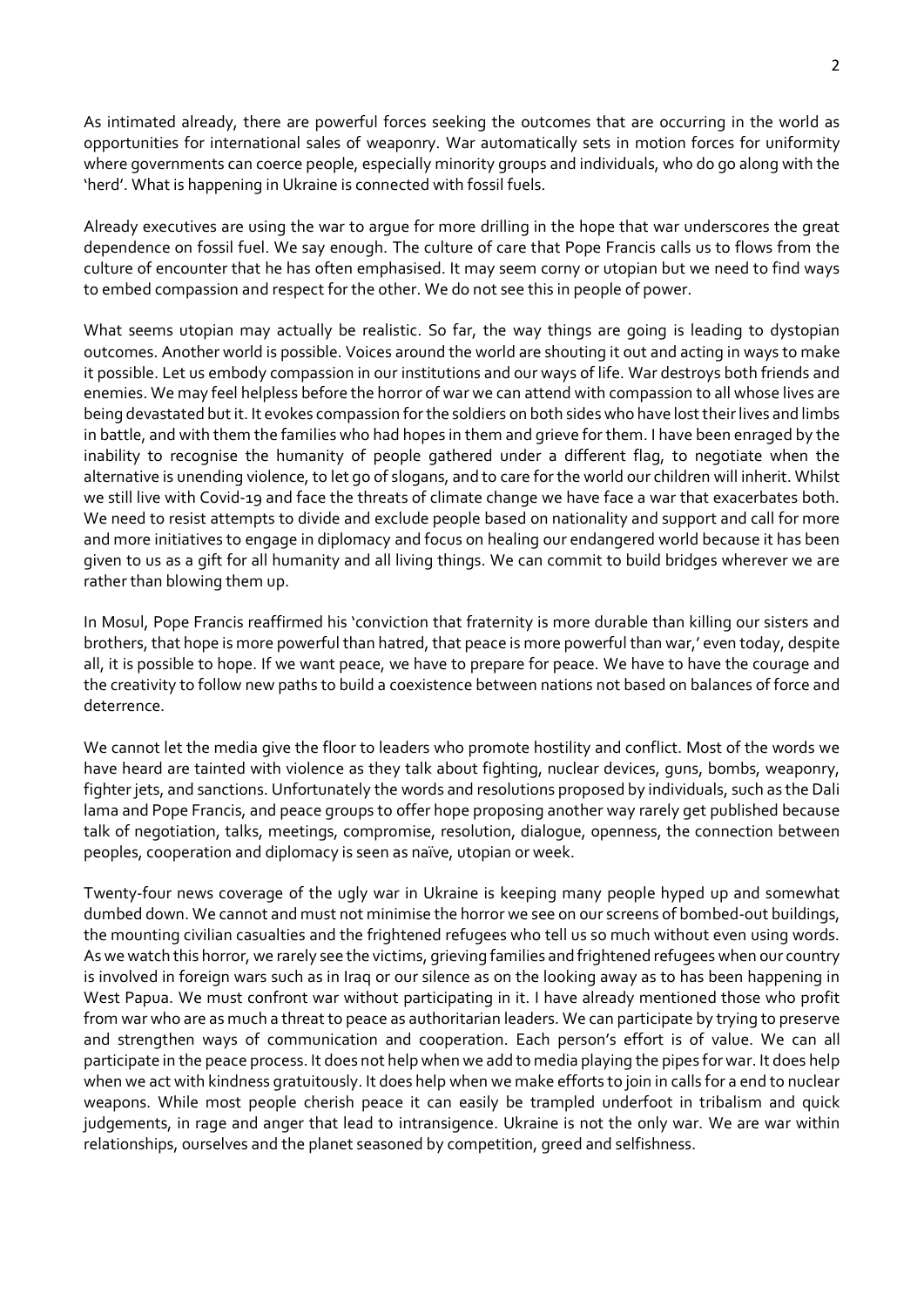

I am deeply concerned that we are showering praise on the violent resistance to the invasion. The fighting must stop. It is about reducing the deaths and destruction. It is not about surrender but consistent resistance. It is not about pacifism or weakness. There is so much evidence that nonviolent resistance is a powerful force against aggression and injustice of all kinds. Christ in the Sermon on the Mount (Luke 6:27ff) did not teach passivity in the face of threat but to stand one's ground with dignity and without turning to violence and hate. We have seen the response by Norway to Nazi invasion for which they paid a high price whereas Denmark did not fight the Nazis but with resolute resistance avoided much destruction as well as saving most of its Jewish population. Unfortunately, teaching that responding to violence with nonviolence is met with cynicism and disregarded as delusional or labelled as naïve. What we must insist is a love and kindness that animates all our actions, shape our values and behaviour, and inspire social justice built on respectful relationships. There is no room for competition, tribalism, and selfishness. These only lead to violence and poison the planet. So let us work to promote [a 'culture of care,'](https://www.catholicnewsagency.com/news/46944/pope-francis-calls-for-culture-of-care-in-2021-world-peace-day-message) which, as Pope Francis says, could become *'a common language working to break down barriers and build bridges,'* and '*May more and more men and women strive daily, with quiet humility and courage, to be artisans of peace.'*

> *I am only one, but I am one. I cannot do everything, but I can do something. And because I cannot do everything, I will not refuse to do the something that I can do. What I can do, I should do. And what I should do, by the grace of God, I will do. Edward Everett Hale*

Our members are involved in many ways with different groups and movements. What we do is very important but far more important, in my view, is why we do what we do and the passion that we bring to promoting peace and justice. I like to ponder Margaret Mead's words: *'Never doubt that a small group of thoughtful, committed citizens can change the world; indeed, it's the only thing that ever has.*'

One of our most recent members, **Peter Laffan**, has been very active in the Archdiocese of Adelaide combining his Pax Christi commitment with his work in the archdiocese. We very much appreciate his input and communications. **Brother Gary Wellsmore** makes a powerful contribution with his challenging input to meetings and in his reflection, although he would say that Pax Christi is an important part of his life and spirituality. He gives as much as he gets. He is a great support to the executive members of Pax Christi by his presence and advice. **Maggie Galley** has continued to manage the tasks of staying with Pax Christi. She makes a great contribution to Pax Christi as both treasurer for Pax Christi NSW and Pax Christi Australia. Her role is a very necessary part of financial management on our very small budget. She also maintains and keeps the website up to date. She has tried to get people to go the website and is often disappointed that very few people view the website where the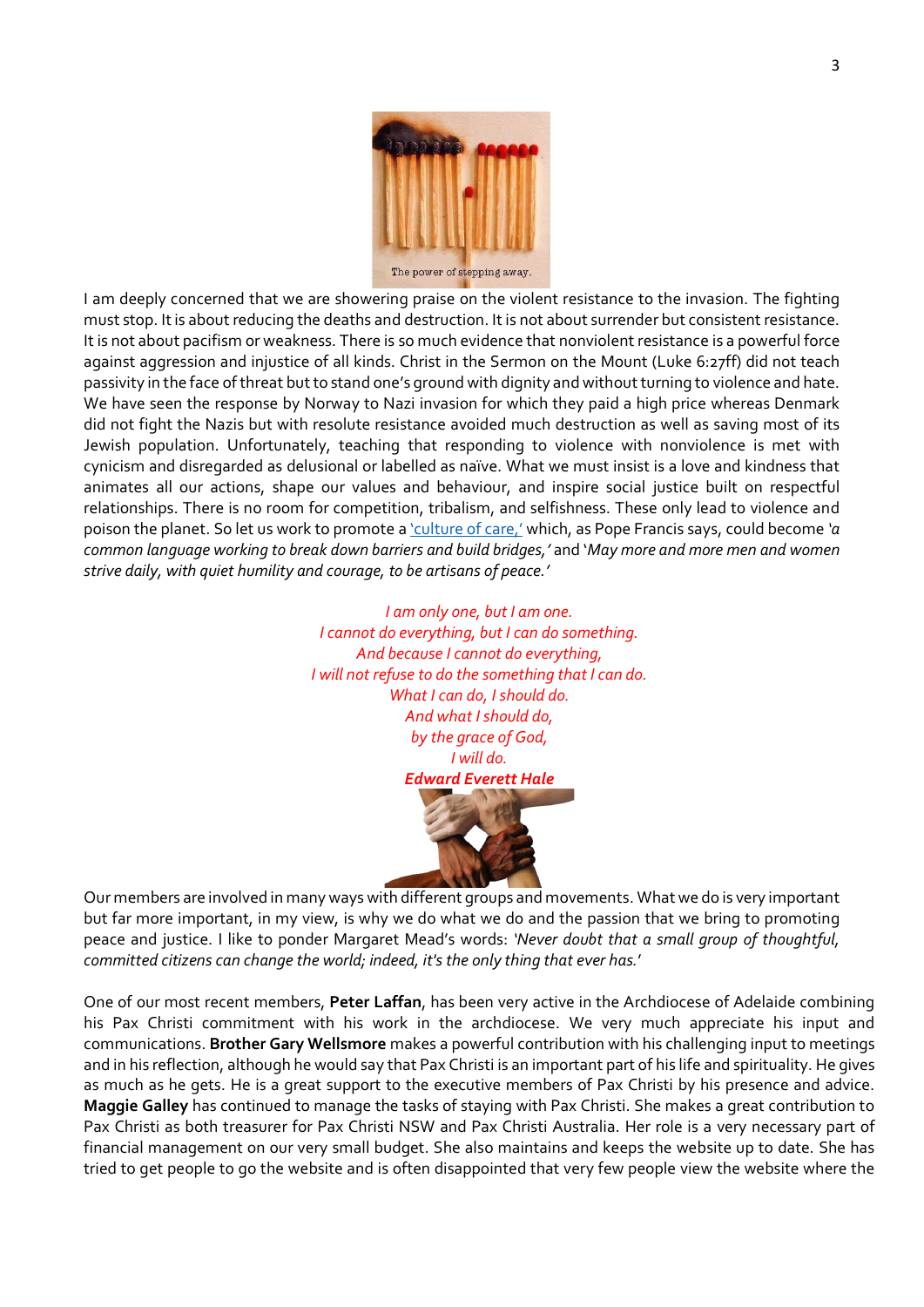current average audience is 20 views a day. This is unfortunate because the material she puts up is very informative and compelling as well uploading information for events/webinars and conferences that are provided by members and their networks that many might not notice and often is not found in mainstream publications. For this report she offered here view of the very successful Raising Peace Festival that we were involved in. She wrote, 'Pax Christi NSW made a significant contribution to a Raising Peace Festival by funding the viewing of a film about peace The Third Harmony, for a few days at the start of the Raising Peace Festival. This contribution was gratefully received and helped to set the tone of a very successful Peace Festival.' I concur. **Marita McInerney** is Secretary of Pax Christi Australia (NSW) and does a fine job in keeping in touch with members and attending to them when required and keeping track of all correspondence in and notifications to all committee members for the monthly Zoom meetings. She continues to volunteer at the Edmund Rice Centre (ERC) one-day week. She seems to do a week's work in that day. Here, as Communications Project Officer, she collates and sends out fortnightly a 'Justice Updates' Newsletter to the Christian Brothers Oceania Province. Along with other people at the Edmund Rice Centre she has participated in the Aboriginal Awareness Group auspiced by the ERC that meets regularly. This group has enabled ERC staff to participate from Brisbane, Darwin, Woolgoolga, and Sydney, which has met fortnightly. The group has enabled participants to be updated and informed about First Nation peoples' history such as their shameful treatment since colonisation. This group is also working to respond to the Federal Government's Interim Voice Report in the form of a Submission supporting a First Nations Voice in the Constitution. Marita continues to serve on the Missionaries of the Sacred Heart JPIC Committee. **Gill Burrows** is also a member of Sydney Knitting Nannas and friends who have weekly planning and plotting zoom meetings covering all sorts of issues connected with a strong focus on preserving land, water, and future with generations to come. They organise 'on the street actions' vigils, rallies, street theatre, and creative craft - making banners, placards, protest signs, props etc., as well as actively support actions that young people are engaged in around climate actions and School Strike 4Climate and the Sydney Anti-Aukus Coalition which also has a number of keen young members focusing on anti-militarism actions. **Fr Domingo Barawid** is a powerful voice for human rights in the Philippines in our meetings. PCPR Australia (Promotion of Church People's Response), of which he is national coordinator. Meetings with **Boyan Mallary**, who brings to our meetings his membership with Migrante Filipinas, have continued meetings via zoom, holding webinars with colleagues in the Philippines and ecumenical services, the last being for Human Rights Day in December. Pax Christi Australia (NSW) is a proud member of this movement. It is a privilege to be with this committed group. PCPR is an ecumenical political organisation of people committed to live the preferential option for the poor and in solidarity with them in their pursuit for a just and humane society and in the defence of life in the fullness of its dignity. It seeks to address the socio-political and economic miseries of the Filipino people, together with the other oppressed sectors of society. As an ecumenical organisation, it includes church leaders and works from different churches and overseas members to harness and unleash the liberating energies of a faith in a God of justice, truth and freedom. PCPR believes that true peace is based on justice. **Peter Herborn** also a long time Pax Christi member. He has researched peace trails in New South Wales which has included some fieldwork in the Myall Creek Massacre Memorial site near Bingara in the New England region, and the Chinese Tribute Garden near Young. He has presented results of his research at various conference in Australia at the University of New England and the Kyoto online conference of the International Network of Museums for Peace. He has continued to support the fund-raising program of the Bush School in Siem Reap Cambodia. **Anne Lanyon** is very active in so many areas. She chairs the Frenchs Forest Parish Social Justice Group which includes Aboriginal Support by preparing memes to the Uluru Statement from the Heart. She does this in collaboration with St Ives Parish and is connected with Manly Warringah Pittwater and Northern Beaches Council on Aboriginal issues and initiatives. She has collaborated with St Vincent de Paul regarding local affordable housing, migrant and refugee support and led a parish steering team to implement *Laudato si.* This connects with her various Landcare and Earthcare activities. She has promoted Gospel Nonviolence and signed the Pax Christi International message to Pope Francis <**The Path of Nonviolence Towards a Laudato Si' Future>** As part of the Catholic Earthcare NSW Network which meets regularly, she has also been part of Mercy Sisters Parramatta Earthkin Network; the Mercy Sisters ISMAPNG Zoom reflections on ecology; and as Faith Ecology Network Coordinator continues to work to strengthen interfaith dialogue between science and religion in the interests of advancing ecological consciousness and care for the Earth [\(www.faithecology.net.au\)](http://www.faithecology.net.au/). She is on the board of Jubilee Australia and promoted its research publications and initiatives in the Asia Pacific Region, on mining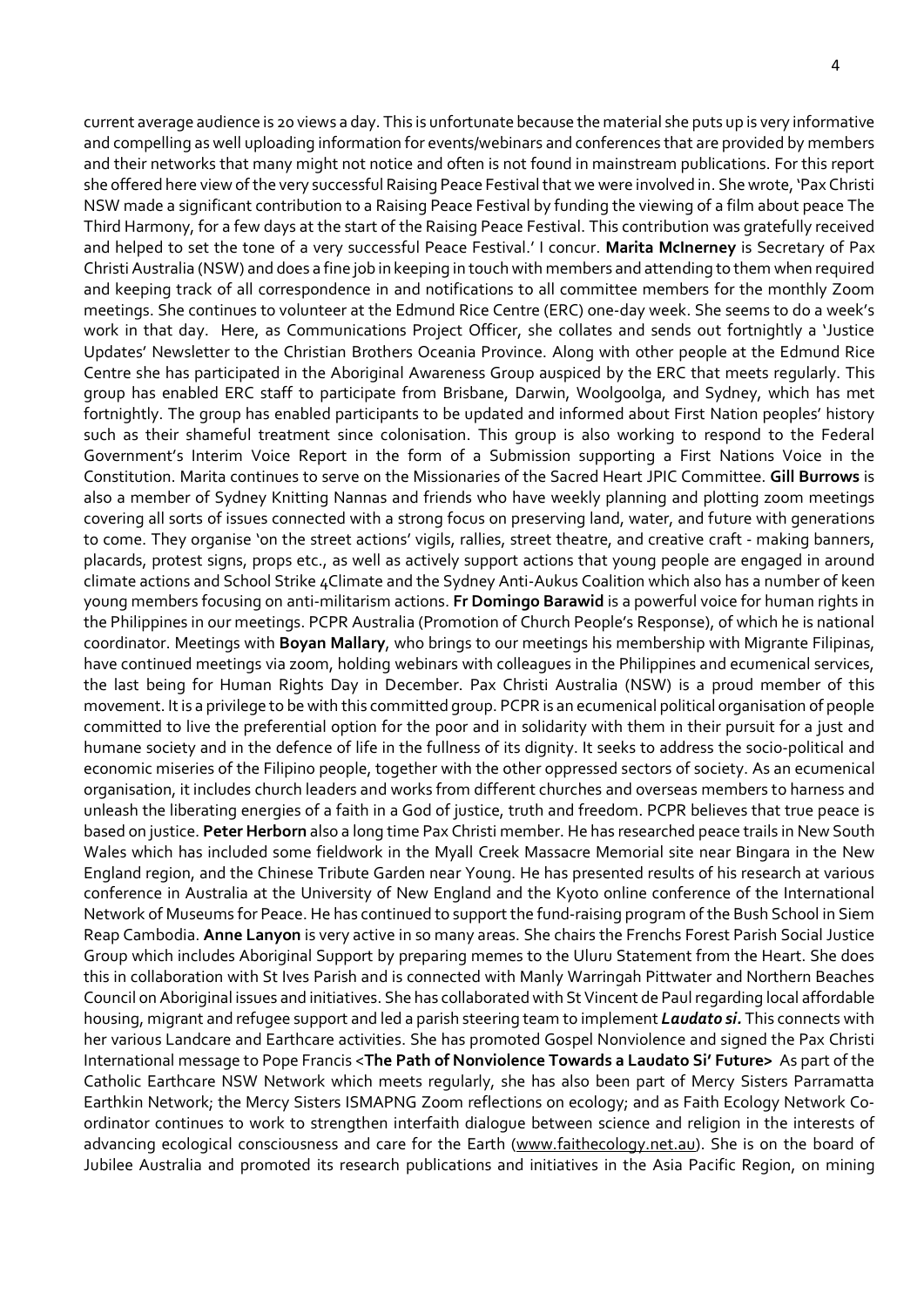communities, e.g., against land grabs in PNG and supporting local campaigning, especially by women, and Australian connections with illegal logging; supporting customary land-rights. **Pearl Wymarra** considers her work for peace being imbedded in the places she has worked in with people of diverse cultural and social backgrounds. She is currently engaged with First Nations Clans and Local Government Areas and networking with communities in Queensland and New South Wales as well as people of all faiths. She is committed to enhancing and developing mutual respect amongst all people because it is the core component in building trust and resilience. She is involved with a wide range of groups such as the Community Justice Coalition, the Universal Peace Federation of Oceania, Indigenous Australian Elders Advisory Committee of Western Sydney University. She was on an advisory group for the establishment of the Penrith Head to Health Centre and currently Co- Chairing its imbedding stage of its Governance Committee. She is also a part-time student for a Bachelor of Theology with Charles Sturt University. She is writing a book of her life experiences past and present, including growing up on Thursday Island in theTorres Strait Region and with her Gudang Aboriginal Clan Country of Far Northern Cape York. **Peter Griffin** is an active Pax Christi committee member. He participates in other groups such as the Marrickville Peace Group and Anti Bases Campaign Coalition. During 2021 he become involved with another new group called Raising Peace – an initiative of International Volunteers for Peace (IVP), Women's International League for Peace and Freedom (WILPF) and Independent and Peaceful Australia Network (IPAN). Its focus is to highlight the annual International Peace Day held each year on September 21. Along with other Pax Christi members he participated in a conference, or festival, that was conducted online due to Covid. This very successful festival took place over 11 days with 37 events, 35 organisations (including Pax Christi) and over 1000 attendees. The sessions are still available on the Raising Peace website. Pax Christi sponsored a wonderful and well received film called *The Third Harmony: Nonviolence: the New Story of Human Nature,* for a period of 3 days for an unlimited audience and achieved more than 350 viewings. Pax Christi also conducted a seminar on the film, featuring it's writer/producer Michael Nagler, with special guest, Pastor Ray Minniecon. It was chaired by Pax Christ member Dr Keith Suter, introduced by Maggie Galley, Pax Christi treasurer. Raising Peace is conducting a seminar over 3 days to culminate with ANZAC day. Guest speakers are Professor John Langmore and Alison Broinowski (A.M). Peter will contribute on the issues of the Frontier Wars and the parlous underfunding of Diplomacy in Australia in the context of an over militarised world. **Frank Vavasour** has been a faithful member of the Hiroshima Day Committee along with Pax Christi members, Dr Hannah Middleton and Denis Doherty, who convene the Australian Anti-Bases Coalition Committee. The Hiroshima Day Committee works so that we do not forget the destruction of Hiroshima and Nagasaki. **Caesar D'Mello** from Pax Christi Victoria was invited to join us from Melbourne for most of our meetings via Zoom during 2020. He has made a valuable contribution to our meetings and the discussion given his decades of work with international peace and justice organisations and Church justice organisations. He a lot of experience and contacts in the Asia Pacific region which is pertinent to our interest and concerns about the region. Caesar has also for Pax Christi Victoria organised some very successful webinars on Myanmar, Prayers for Myanmar and more recently on 'Where does Australia's security lie'. All these had people from around Australia and overseas participate.

I continue to chair the *Inter-Congregational Voice on Climate Change.* Please check out the website which is called Pacific Climate Watch<http://pacificclimatewatch.com.au/wp/> .This group is made up of more than 22 members from religious congregations who wish to collaborate with us and amplify the voices of the peoples of the Pacific as they are threatened by climate change. For the best part of this last year we have met monthly via Zoom. Though we are able to have face to face meetings, Zoom also enables us to include members from Victoria as well as those who find it difficult to come in person. We continue to hope and push for a Synod on Oceania where we listen to the cries of the people in our region which the Archbishop of Suva has also called for.

The work of *Australian Anti Bases Campaign Coalition (AABCC)* of which Pax Christi is a member and *Independent and Peaceful Australia Network (IPAN),* have challenged the presence of foreign bases in Australia for many years. Gill Burrows, Peter Griffin, Frank Vavasour and I participate in its activities when they are organised. Due to Covid-19 most activities were curtailed. We have had intermittent meetings via Zoom. It is great to work with Dr Hannah Middleton and Denis Doherty, who have been tireless workers in this area for many years. This is a very small group but makes an impact on the issue of arms expenditure,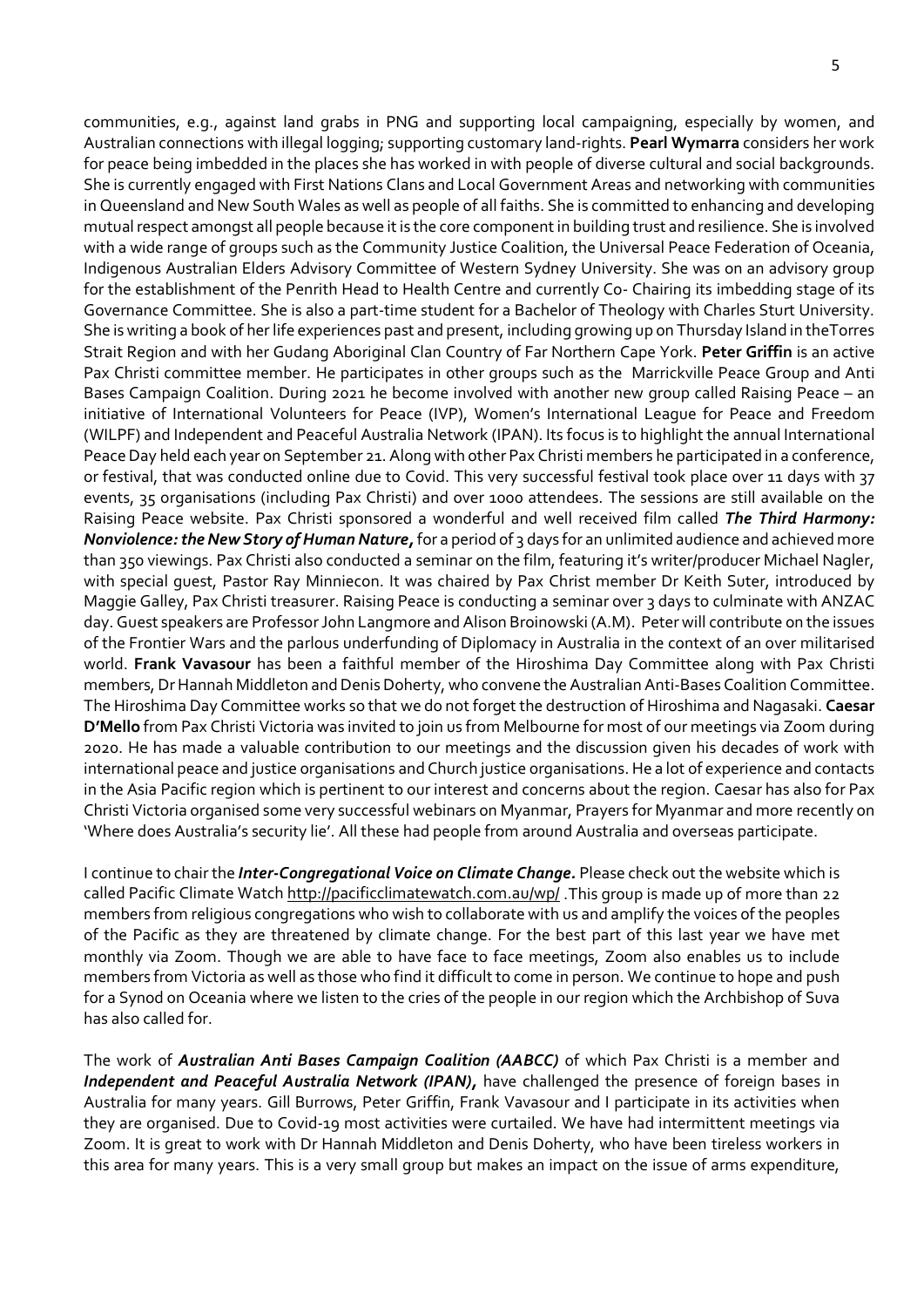foreign bases in Australia, Australia's collaboration in the tragedy of Yemen, as well as the threat of weaponised drones being used in conflict situations and weapons.

I would also like to pay tribute to the long haul of dedicated people – people of faith and people of no faith – who know and who are prepared to educate, raise awareness and put pressure on policy makers so that just solutions may be found wherever that be in seeking to be in solidarity with the First Peoples of this land; to be part of reversing the fearful trends of climate change that does kill and could kill even many thousands of people around the world, in particular, Pacific Island nations and many in Asia and the Indian Oceans; standing with groups opposed to coal mining that destroys people's livelihoods, desecrates sacred land and disfigures God's creation; striving to reduce the excessive rate of incarceration in this country; or changing the relationship we have with the Powers that could take us to war and or wreak untold havoc on innocent people because of our collaboration as we do with Pine Gap. All these are unglamorous endeavours but they do continually if only slightly move the bar. Working for social change is not easy and we cannot do it alone. Networking is a must. Involvement in peace and justice work requires people from all walks of life, young and old, with their various capacities to buy into building a better future based on a shared vision without necessarily agreeing precisely on everything. We need multiple voices. Pax Christi as a movement and as individuals want to be part of those voices. And we need people to be in support of one another. As mentioned before 'silence is betrayal' and there continues to be a deafening silence in the face of outright corruption, hypocrisy, denigrating language, demoralising greed, abject cruelty, cynicism, violence and oppression. More and more those in power wish to silence its people and to be subservient through dumbing down education and putting controls on free speech and dissent. Martin Luther King, Jr warned that there comes a time when silence is betrayal. It doesn't matter what our politics are, where we worship, whom we love, where we live, how much money we make, what language we speak, what our ethnic background or skin colour, or anything else that might distinguish us - what unites us is that we're all traveling this road together.

I have been Convenor of Pax Christi Australia (NSW) since 2001 and was re-elected as President of Pax Christi Australia at the national conference in August 2021 in Brisbane. The Brisbane branch of Pax Christi hosted the national conference. Another very successful and fruitful collaboration.

I am grateful for the closer engagement with other sections of Pax Christi in the Asia Pacific region: Aotearoa New Zealand, the Philippines, Korea, Japan and the coordination of Erin Green from Pax Christi International in Brussels.

Unlike 2020, the 2021 Palm Sunday Rally and March was able to take place. Though not as big as previous year we were very happy that it took place and that we were there in public. We are underway with preparations for the 2022 Rally and March. Inspired by the nonviolent Jesus, and other heroes past and present, we strive to create, in collaboration with many other groups – ethnic groups, faith groups and unions - the hope of building an alternative world, an alternative way of doing things and in relating to people. We do this irrespective of their religious beliefs or no beliefs.

## *Conclusion*

I want to once again thank all the Pax Christi Australia (NSW) committee members for their support, wisdom, active engagement as well as all the other groups that we work with. Thanks again to Maggie Galley, Marita McInerney (Secretary), Gill Burrows, Peter Griffin, Peter Herborn, Frank Vavasour, Fleur Herscovitch, Richard O' Farrell, Pearl Wymarra, Brother Gary Wellsmore cfc, Anne Lanyon, Boyan Mallary and Father Domingo Barawid mi and Caesar D'Mello. It is hoped that we will soon be able to convene at the MSC Justice and Peace Centre with face to face meeting for Pax Christi and Action for Peace and Development in the Philippines meetings.

Pope Francis' call for global solidarity and shared responsibility applies to all people of good will. I repeat what I said last year, *Now more than ever* we need social friendship for the sake of hope and peace. *Now more*